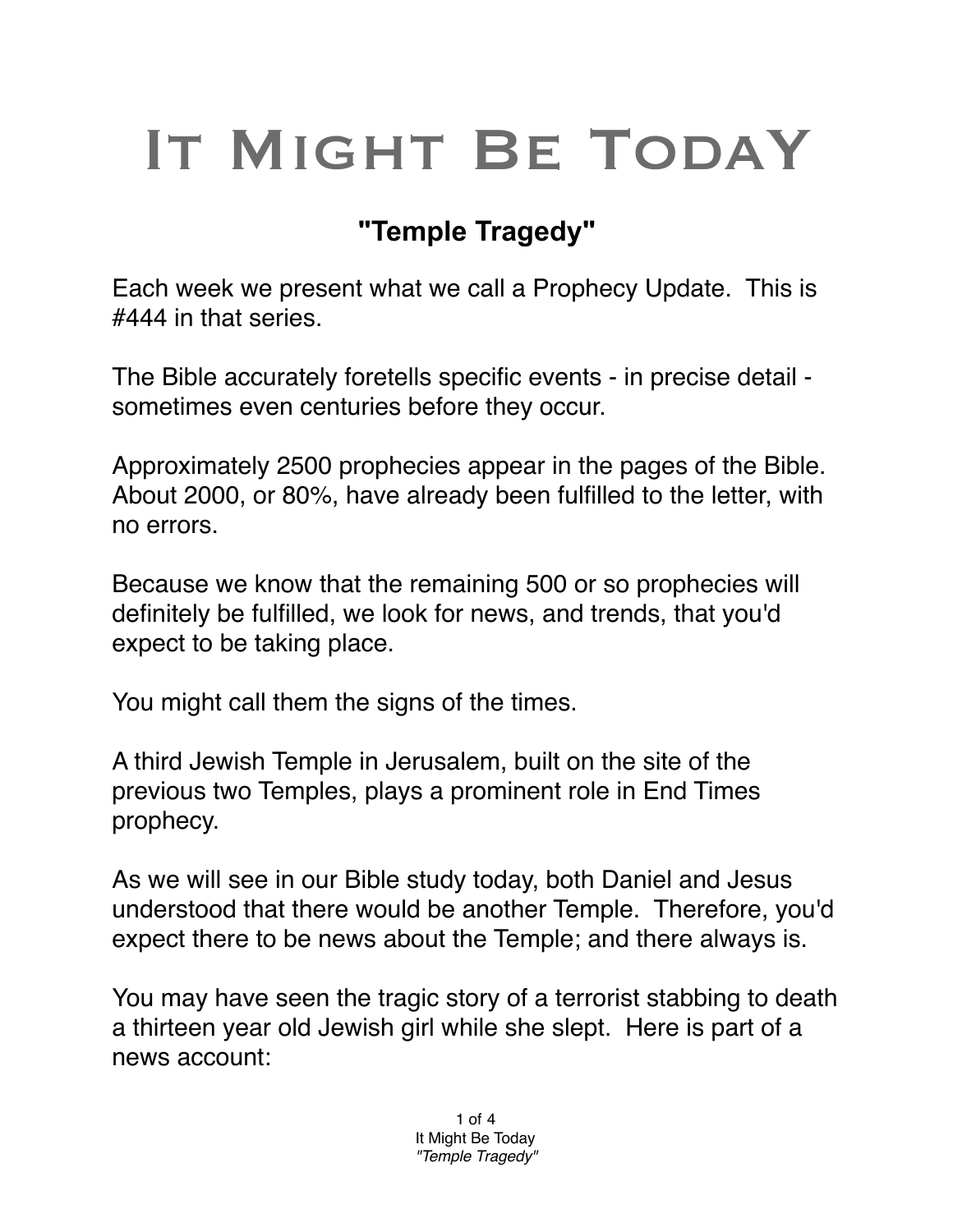A 13-year-old girl was killed by a Palestinian terrorist who infiltrated the Judean community of Kiryat Arba, located outside of Hebron, and attacked her in her home with a knife. While she was at first listed in critical condition, she was reported to have died of her wounds soon after the attack.

The terrorist, reported to be a 17-year-old Palestinian resident of the Arab village of Bani Na'im, broke into the closed community by breaching its fence. He entered a home nearby the fence, found the teenage girl sleeping in her bed and stabbed her repeatedly in the upper body before Kiryat Arba's security team arrived.

[http://www.breakingisraelnews.com/70876/13-year-old-jewish-girl-stabbed-death-sleeping-bed/](http://www.breakingisraelnews.com/70876/13-year-old-jewish-girl-stabbed-death-sleeping-bed/#dBBV5bjDuKMJHU1S.97) #dBBV5bjDuKMJHU1S.97

Why target this girl, in this family? The mother of the slain girl gave her perspective, in an article titled, *Family of Slain Teen Calls for Unprecedented Mass Jewish Ascension to Temple Mount.*

## Excerpts:

The stabbing that killed 13-year-old Hallel Ariel last week has led the young teenager's family to take that horror and turn it into a message of hope and holiness centered around the Temple Mount. In a controversial call for Jews to ascend to the Temple Mount next Tuesday [July 12], her parents hope to counter the terror that killed their daughter.

Visitors who came to console Rina Ariel on Sunday expected to see a woman overcome with the most powerful grief a mother could experience. Instead, they were greeted with a moving message of hope.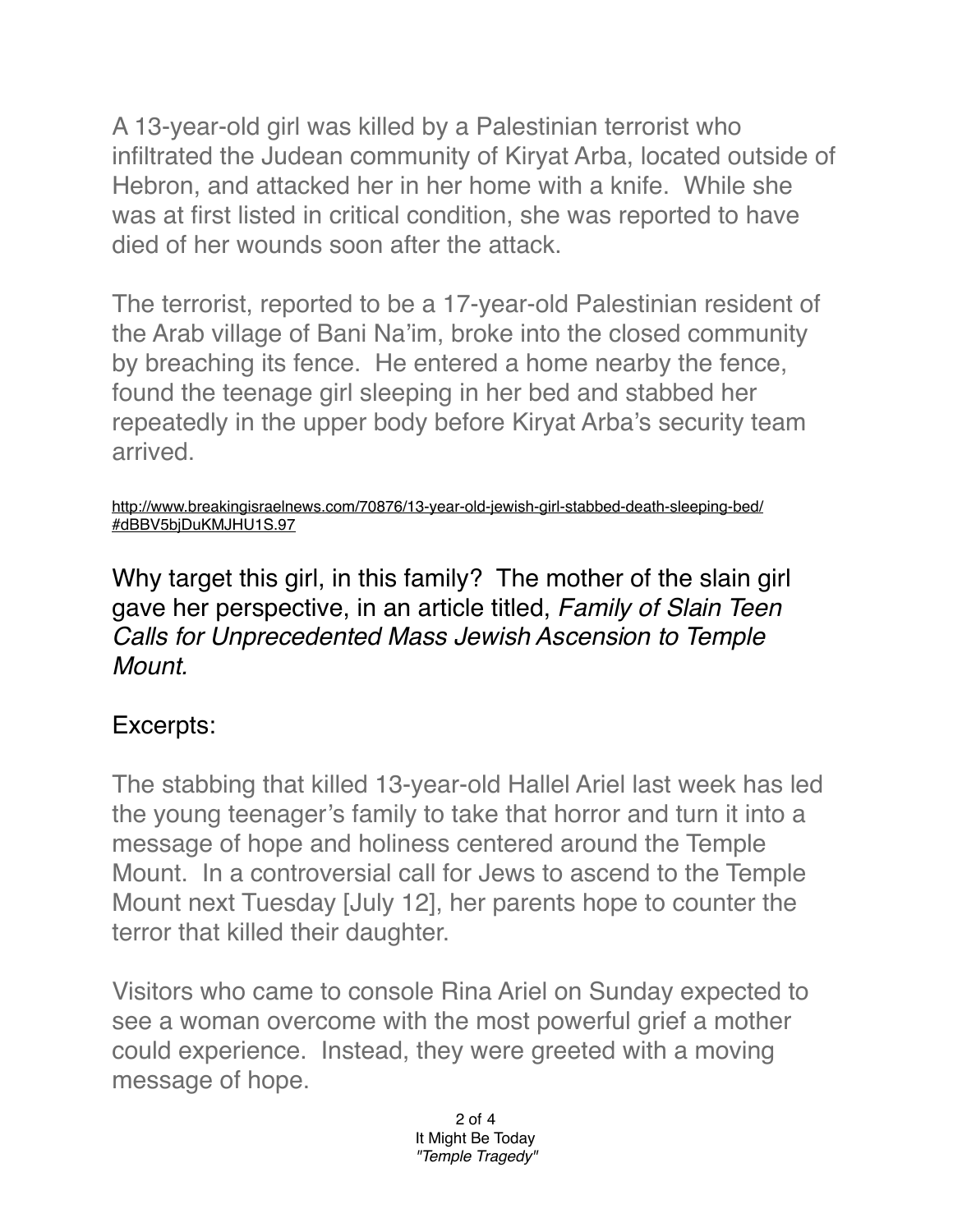"By coming here, by living here, we are showing that we will win," the grieving mother told visitors. "I am married to a kohen (priest). I am the daughter of a kohen. The way we continue, is to show that if we go up to the Temple Mount and work hard to build the Temple, our own houses will not be destroyed," said Hallel's mother.

Hallel longed for the redemption," Rina said. "From an early age she ascended the Temple Mount. When we build the Holy Temple and it serves as a light to the nations, there will be no more murder."

Yael Kabillo, Hallel's aunt, is the chairperson for Women of the Holy Temple. From the first day of the mourning period, the two women began planning a mass ascension to the Temple Mount in honor of Hallel.

"The terrorist stabbed a young Jewish girl deep in her heart," Kabillo told Breaking Israel News. "We have to awaken our hearts to the heart of our nation, which has always been Temple Mount."

http://www.breakingisraelnews.com/71304/hallel-ariels-murder-directly-related-muslim-sovereigntytemple-mount-says-mother/#ujwhzV7ZtJPjYccJ.97

The third Temple might be something we are curious about, but in Israel, it is life and death. It is exactly what you'd expect, and predict, from reading the Bible.

While we look for signs of the times, there is one event that has no sign. It is presented as being imminent - meaning, it could occur at any moment.